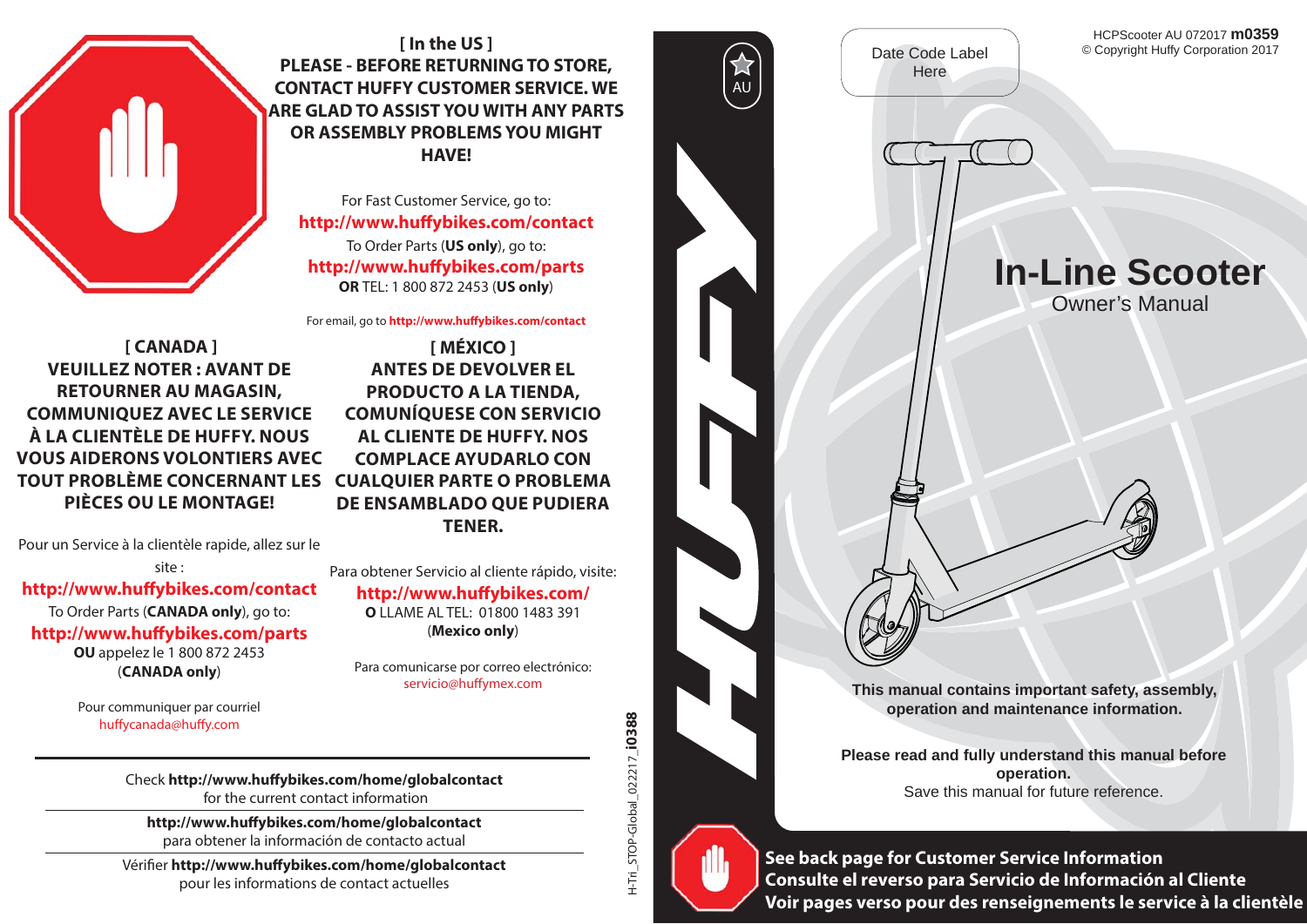# Index

# **Helmet Warning Information**





- Helmet should sit level on your head and low on your forehead. Exposed forehead can result in serious injury.
- Adjust the strap sliders below the ear on both sides.
- Buckle the chin strap. Adjust strap until it is snug.
- No more than two fingers should fit between the strap and your chin.
- A proper fitting helmet should be comfortable and not rock forward/backward or side to side.

# **Limited Warranty -continued**

# **How do you report a problem with this product or submit a warranty claim?**

• Contact Customer Service in Australia or New Zealand. Warranty claims can be submitted to Huffy c/o Hunter Products Pty., Ltd., Level 2, 424 Warrigal Road, Moorabbin, Victoria 3189 Australia.

#### **What rights do you have?**

• This Limited Warranty gives you specific legal rights. This Limited Warranty is in addition to other rights and remedies that a consumer may be entitled to under law with respect to this product. **Warranty**

The following text is incorporated into this Limited Warranty if this product was purchased in Australia (but it is not incorporated if such product was purchased in New Zealand):

• Our goods come with guarantees that cannot be excluded under the Australian Consumer Law. You are entitled to a replacement or refund for a major failure and for compensation for any other reasonably foreseeable loss or damage. You are also entitled to have the goods repaired or replaced if the goods fail to be of acceptable quality and the failure does not amount to a major failure.

### **What will Huffy do?**

Huffy will replace, without charge to you, the component found to be defective by Huffy.

### **How do you get service?**

Contact Huffy Consumer Service. See included list for Customer Contact information.

#### **How long does this warranty last?**

- Deck lifetime
- Fork one year
- All other parts- six months
- Wheels no warranty

# **WARNING:**

- The toy shall be used with caution, since it requires great skill, so as to avoid falls or collisions causing injury to the user and third parties.
- This product must be assembled by an adult.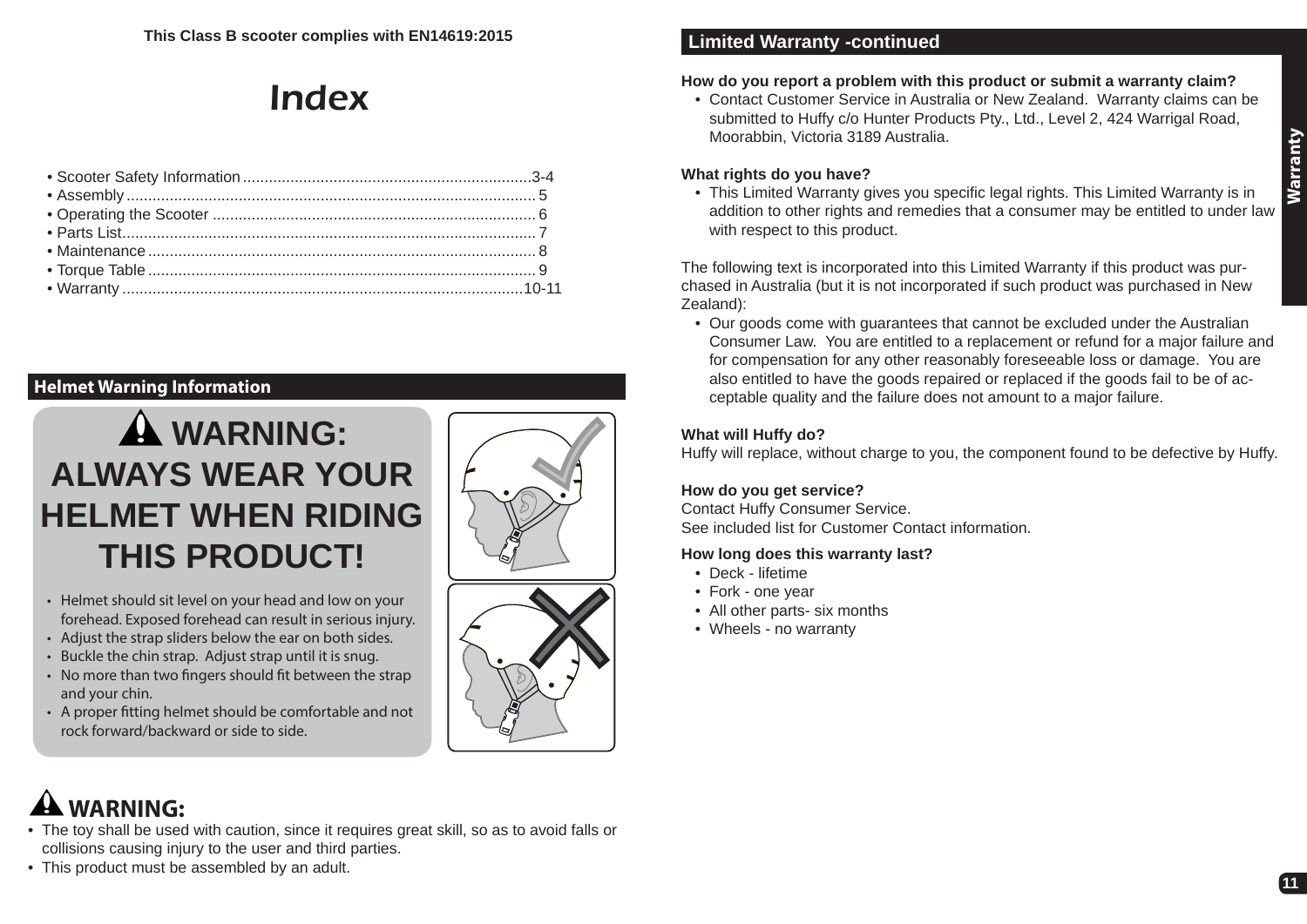# **Limited Warranty**

#### **General:**

**Warranty**

- Part or model specifications are subject to change without notice.
- This Limited Warranty is the only warranty for this product. There are no other expressed or implied warranties.
- This Limited Warranty extends only to the original consumer and is not transferable to anyone else.
- Warranty registration is not required.
- The only uses for this product are described in this manual.

### **What does this Limited Warranty cover?**

This Limited Warranty covers all parts of the product except those indicated below as not warranted.

### **What must you do to keep the Limited Warranty in effect?**

This Limited Warranty is effective only if:

- Product is completely and correctly assembled.
- Product is used under normal conditions for its intended purpose (see the following section for excluded activities).
- Product receives all necessary maintenance and adjustments.
- Product is used for general transportation and recreational use only.

### **What is not covered by this Limited Warranty?**

This Limited Warranty does not cover normal wear and tear, normal maintenance items, or any damage, failure, or loss that is caused by improper assembly, maintenance, adjustment, storage, or use of the Product.

# **This Limited Warranty will be void if the unit is ever:**

- Used in any competitive sport
- Used for stunt riding, jumping, aerobatics or similar activity
- Modified in any way
- Modified with the addition of a motor
- Ridden by more than one person at a time
- Rented, sold, or given away
- Used in a manner contrary to the instructions and warnings in this Owner's Manual

Huffy will not be liable for incidental or consequential loss or damage, due directly or indirectly from use of this product. Some states do not allow the exclusion or limitation of incidental or consequential damages, so the above limitation may not apply to you.

# **SCOOTER SAFETY INFORMATION**

Scooters, like all wheeled vehicles, will provide safe, enjoyable transportation and recreation when used and maintained properly. Like bicycling, skateboarding, and in-line skating, riding a scooter can be dangerous even under the best of circumstances. We do not want you to get hurt. Please follow these safety rules.

This symbol is important. It is the WARNING symbol. The warning symbol precedes safety instructions. Make sure the child understands these instructions. Failure to follow these instructions may result in injury to the rider or to others, or damage to the product.

# **WARNINGS TO AVOID SERIOUS INJURY:**

- As required, adults must assist children in the initial adjustment procedures to unfold the scooter, adjust handlebar and steering to height, and finally to fold the scooter.
- This product should only be used by persons **5+** years.
- Not for children with a body mass of more than **110 lbs (50 Kg)**.
- Never ride with more than 1 person.
- Do not modify the product.
- **Protective Equipment must be worn.**
- Always wear safety equipment such as helmet, knee pads, elbow pads, wrist guards and gloves.
- While using the product, keep hands and fingers away from wheels and other moving parts to avoid danger of pinching or entrapment.
- Always wear a properly fitted AS/NZS approved helmet when riding the scooter and keep the chinstrap securely fastened.
- Always wear shoes when riding the scooter.
- Ride on smooth paved surfaces away from motor vehicles. Not for use on roads.
- Avoid sharp bumps, drainage grates, and sudden surface changes. Scooter may suddenly stop.
- Avoid streets and surfaces with water, sand, gravel, dirt, leaves, and other debris. Wet weather impairs traction, braking and visibility.
- Do not ride at night, dusk, or at times of limited visibility.
- Brake will get hot from continuous use. Do not touch after braking.
- Avoid excessive speed associated with downhill rides. It may be difficult to stop or maneuver quickly. Maximum recommended speed is 6 MPH (10 KPH).
- Obey all local traffic and scooter riding laws and regulations.
- Watch out for pedestrians.
- Do not wear headphones or anything else that would impair your ability to hear or see.
- Practice riding in large, flat areas.
- Avoid steeply sloped areas. Get off and walk.
- Know your limits. Be familiar with your scooter and your abilities. Use common sense.
- Handlebar hand grip or tube end-plugs should be replaced if damaged as bare tubes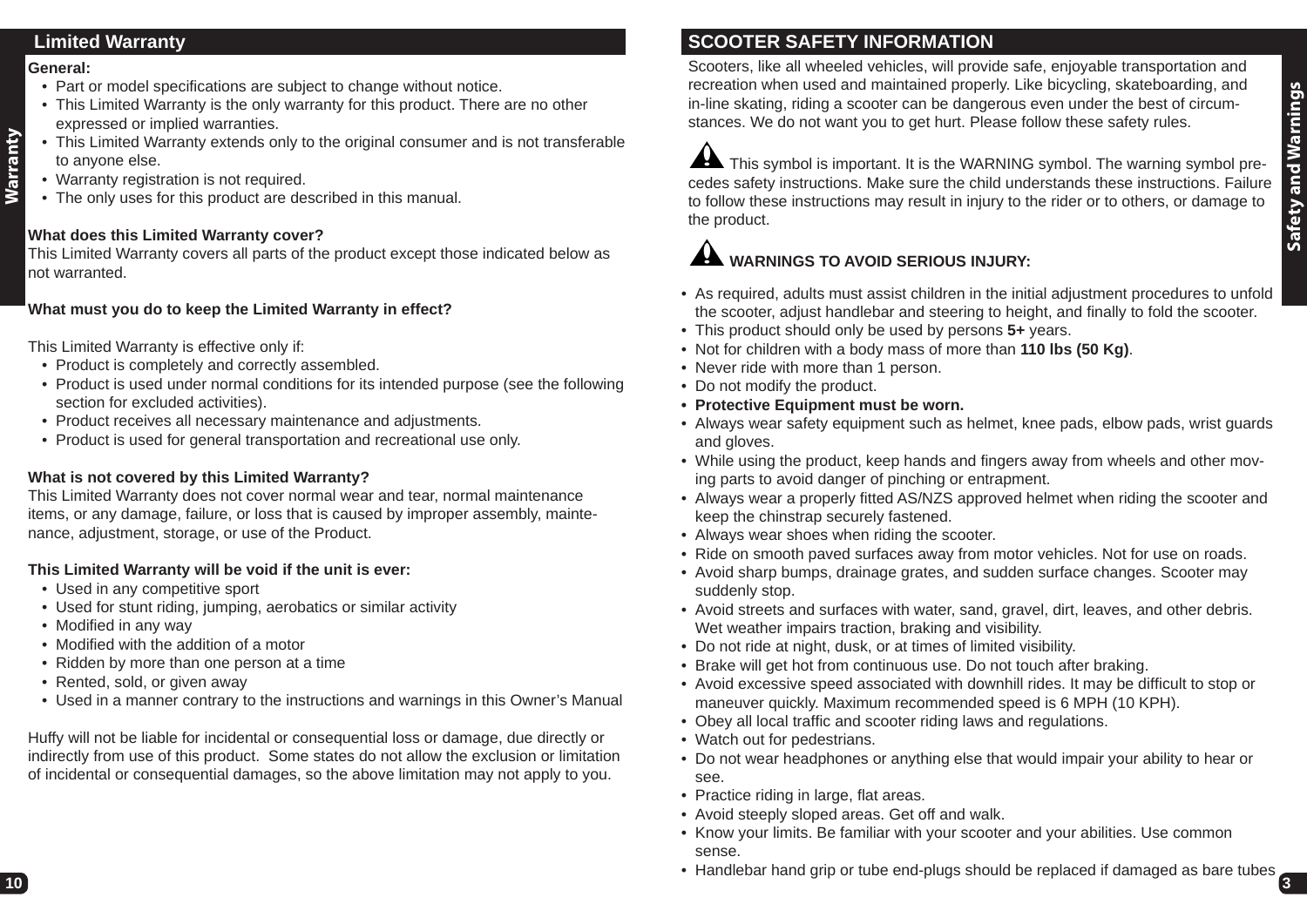# **SCOOTER SAFETY INFORMATION - continued**

Safety and Warnings **Safety and Warnings** have been known to cause injury. All products with capped handlebar ends should be checked regularly to ensure that adequate protection for the ends of the handlebars are in place.

- Ensure all locking devices are engaged before each ride.
- Check and secure all fasteners before every ride.
- Replace worn or broken parts immediately with original equipment.

• Before each ride, check that the steering system is correctly adjusted and that all connection components are firmly secured and not broken.

If you have any questions regarding the operation of this product, please refer to this owners manual or contact customer service.

# **Torque Table**

#### **Recommended Torque:**

Use of a torque wrench is recommended. Recommended torque for each fastener is listed below. In addition to tightening to the recommended torque, please ensure the parts of the product are sufficiently tightened by performing the functional tests (in the component assembly sections of the owner's manual) on each component as it is tightened.

**NOTE:** Please check that all fasteners on the product are torqued according to the table:

|                             | Recommended Torque for clean, dry threads: | <b>How to Measure:</b>                                                       |
|-----------------------------|--------------------------------------------|------------------------------------------------------------------------------|
| <b>Fastener Size</b>        | Torque (ft-Ib / N•m)                       | Screw or bolt size is determined<br>by the width at the THREADS as<br>shown. |
| $0.157$ in $(4 \text{ mm})$ | 3.1 ft-lbs $(4.2 Nem)$                     |                                                                              |
| $0.196$ in $(5 \text{ mm})$ | 5 ft-lbs (6.8 N•m)                         |                                                                              |
| $0.236$ in $(6 \text{ mm})$ | 7 ft-lb (9.5 Nom)                          |                                                                              |
| $0.275$ in $(7 \text{ mm})$ | 12 ft-lbs (16.3 N•m)                       |                                                                              |
| $0.314$ in $(8 \text{ mm})$ | 17 ft-lbs (23 N•m)                         |                                                                              |
| 0.393 in (10 mm)            | 33 ft-lbs (44.7 N•m)                       |                                                                              |
| 0.472 in (12mm)             | 39 ft-lbs (52.3 Nom)                       |                                                                              |
|                             |                                            |                                                                              |

**Torque Table Torque Table**

**9**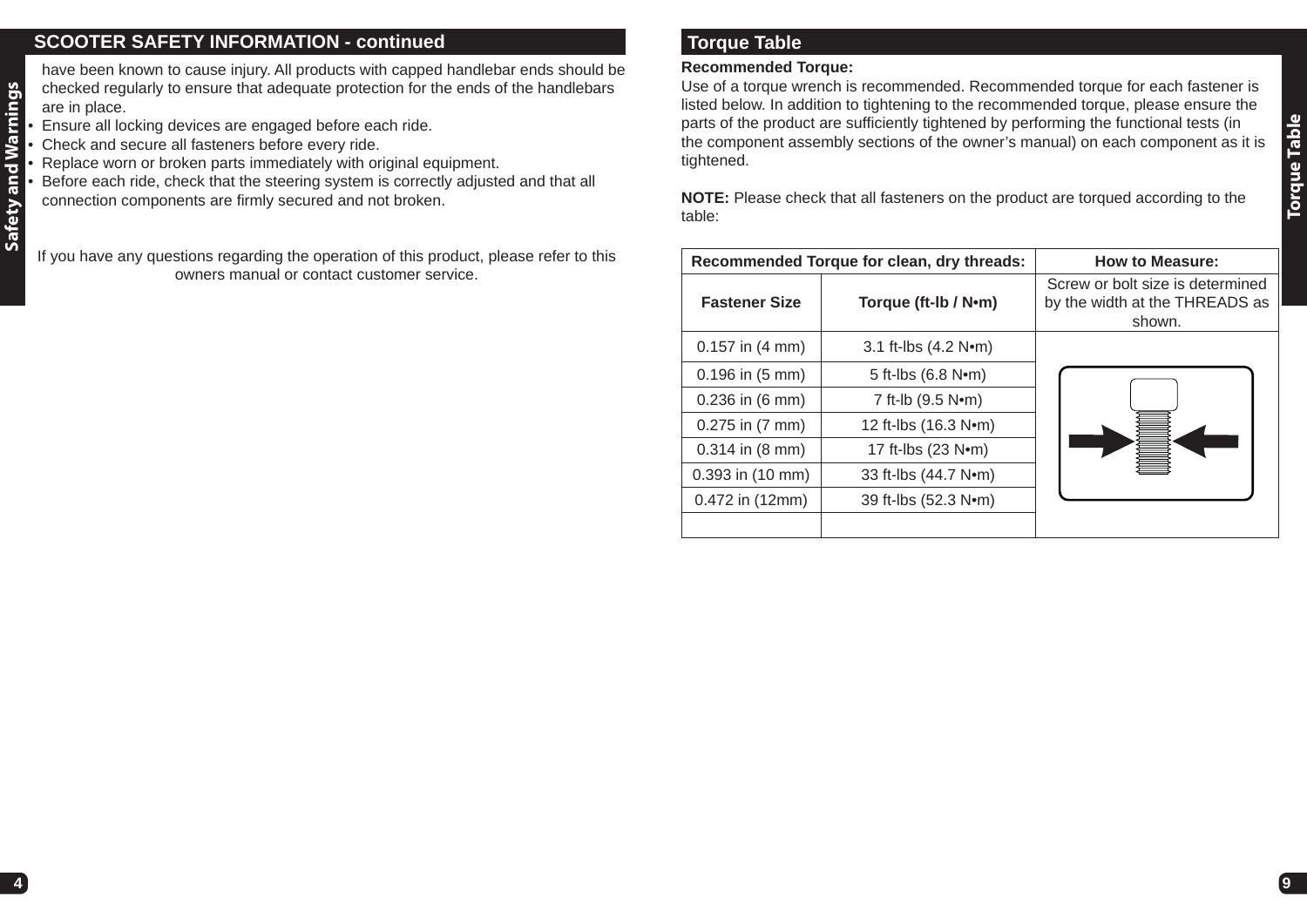# **MAINTENANCE**

**Maintenance**

Maintenance

The scooter should be checked periodically for any loose, broken, or worn parts. Tighten any parts that are loose, and replace any worn or broken parts immediately. Periodic cleaning will prolong the useful life of this scooter.

## **SELF-LOCKING FASTENERS:**

With repeated use, Self-Locking Fasteners may loose their ability to lock to the threads and may come loose. Frequently check Self-Locking Fasteners and replace when worn.

## **INSPECTION OF THE BEARINGS:**

Frequently check the wheel bearings of the product. Replace the wheels when the bearings do not pass the following tests:

Lift each end of the product off the ground and spin the raised wheel by hand:

- The wheel should spin freely and easily.
- There should be no side-to-side movement at the wheel edge when pushed to the side with light force.

#### **WEEKLY SERVICE:**

Apply a few drops of general purpose oil to the sides of each wheel axle. Verify that the axle fasteners are tight.

# **Assemble the Handlebar**



**NOTE:** Point Fork FORWARD as shown.

- 1. Loosen Lock Screw **A** just far enough to insert Handlebar Post **B** and line up Mounting Holes **C** and **D**.
- 2. Make sure Lock Screw goes through Clamp **D**, Fork Tube **E** and into Handlebar Post Mounting Hole **C**.
- 3. Tighten Lock Screw **A** securely.
- 4. Tighten Screw **(F)** securely so that Handlebar does not move.

**See Torque Chart for recommended torque.**